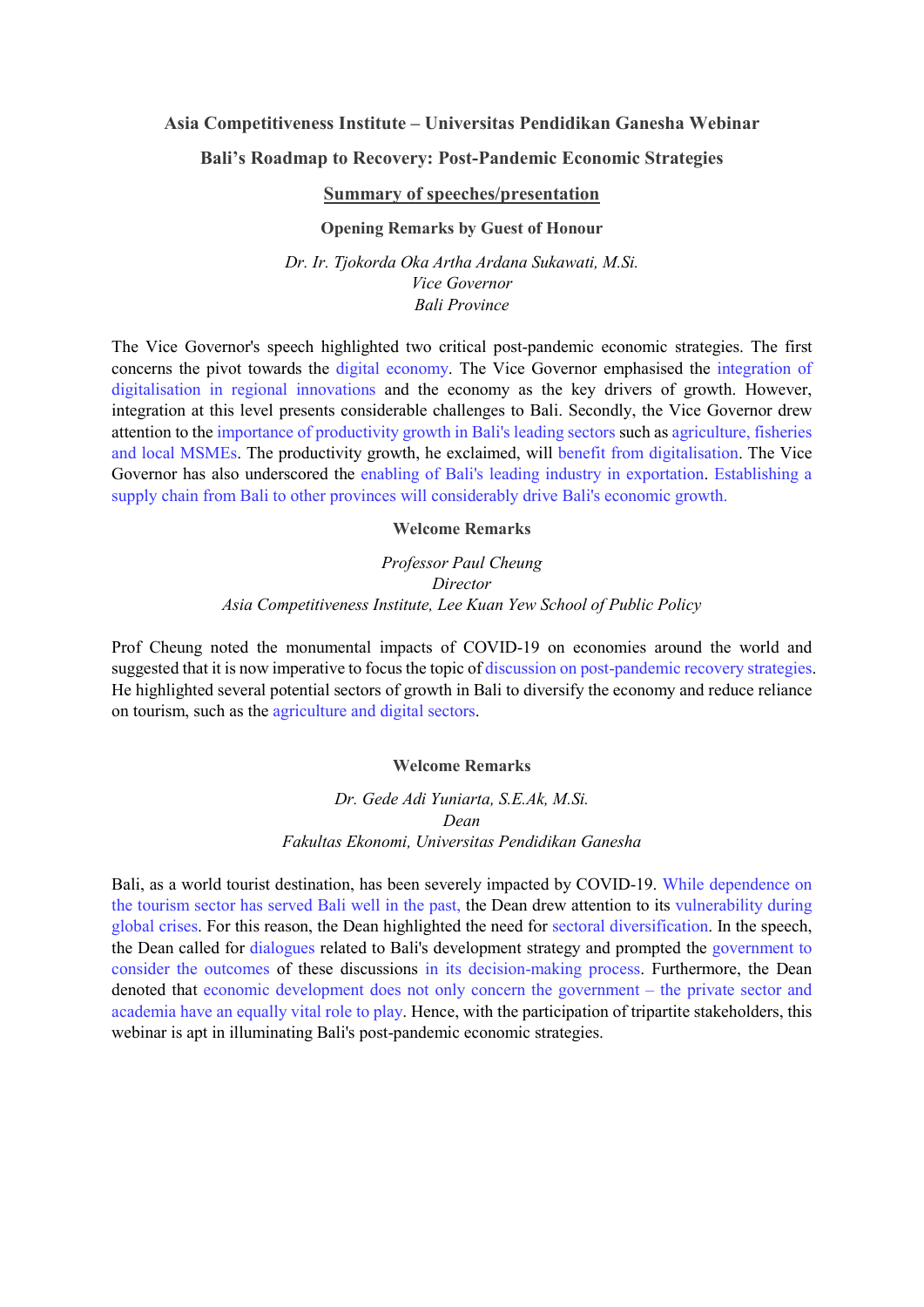**Background Presentation of ACI's Provincial Assessment of Bali**

Cheah Wen Chong Researcher *Asia Competitiveness Institute, Lee Kuan Yew School of Public Policy*

ACI presented the background to socio-economic conditions and developments in Bali, to guide the discussion in later parts of the webinar. The presentation introduced the overview of the economy of Bali which is dominated by the tourism sector but noted the high growth rate of the ICT sector, which is in line with the province's digitalisation strategies. ACI identified several proactive strategies by the government of Bali to approach tourism in the post-pandemic world such as reorganising and improving infrastructure in rural areas of the province, promoting Bali as a MICE destination, and the Work from Bali campaign. The presenter highlighted the creative and lifestyle, and agriculture industries as potential growth sectors that could be leveraged on with digitalisation initiatives. The presenter then provided an overview of the province via five themes: economic dynamism, labour market, infrastructure strategy, social development, and governance. The presenter suggested that the pandemic had accelerated several long-term goals set by the government.

#### **Keynote Speech**

## *I Wayan Wiasthana Ika Putra., S.Sos,.M.Si. Head Regional Development Planning Agency (Bappeda) of Bali*

Bappeda's presentation provided a summary of the effect of the pandemic on work hours, GDP, poverty, unemployment rate, human development index, and wealth inequality. Near-term goals for the province involve controlling the pandemic and the vaccination program, gradual reopening and re-entry of tourists, and international cooperation to attract foreign visitors while maintaining health protocols. In the longer term, the province targets a continuous transformation of the economy, comprising diversification from primary value-added products to the expansion of homegrown crafts.

The presentation went into detail on the linkages of various industries in which products in the primary sector (e.g. agriculture and fisheries) feeds into the secondary sector (e.g. food and beverage, and woodwork industries), which in turn feeds into the services industry (e.g. accommodation, food and drinks services, and business services). The presentation then introduced priority development programs of Bali, including new drivers of growth in the agriculture sector, the creative economy, a realignment of tourism, education, and digital payments.

The government targets quality tourism, which includes eco-sustainable services, digitalisation solutions, and high-value tourists. For agriculture, the government proposed a concurrent two-fold approach: the first involves the acceleration of agriculture technology from upstream to downstream stages, while the second consists of the implementation of organic agricultural systems. The COVID-19 pandemic has prompted a change in people's habits from cash to non-cash transactions due to physical contact restrictions, thus spurring the development of infrastructure related to digital payments.

#### **Distinguished Presentation 1**

*Dr. Drs. Panudiana Kuhn, MM., MAP. Head DPP APINDO Bali's Board of Trustees*

Even though Bali has reopened its international border on 14<sup>th</sup> October, it has yet to receive international visitors. The presenter attributed this to restrictive quarantine procedure (mandatory 5-days quarantine) and limited allowable stay period (average of 1 week). In his presentation, Apindo highlighted the need